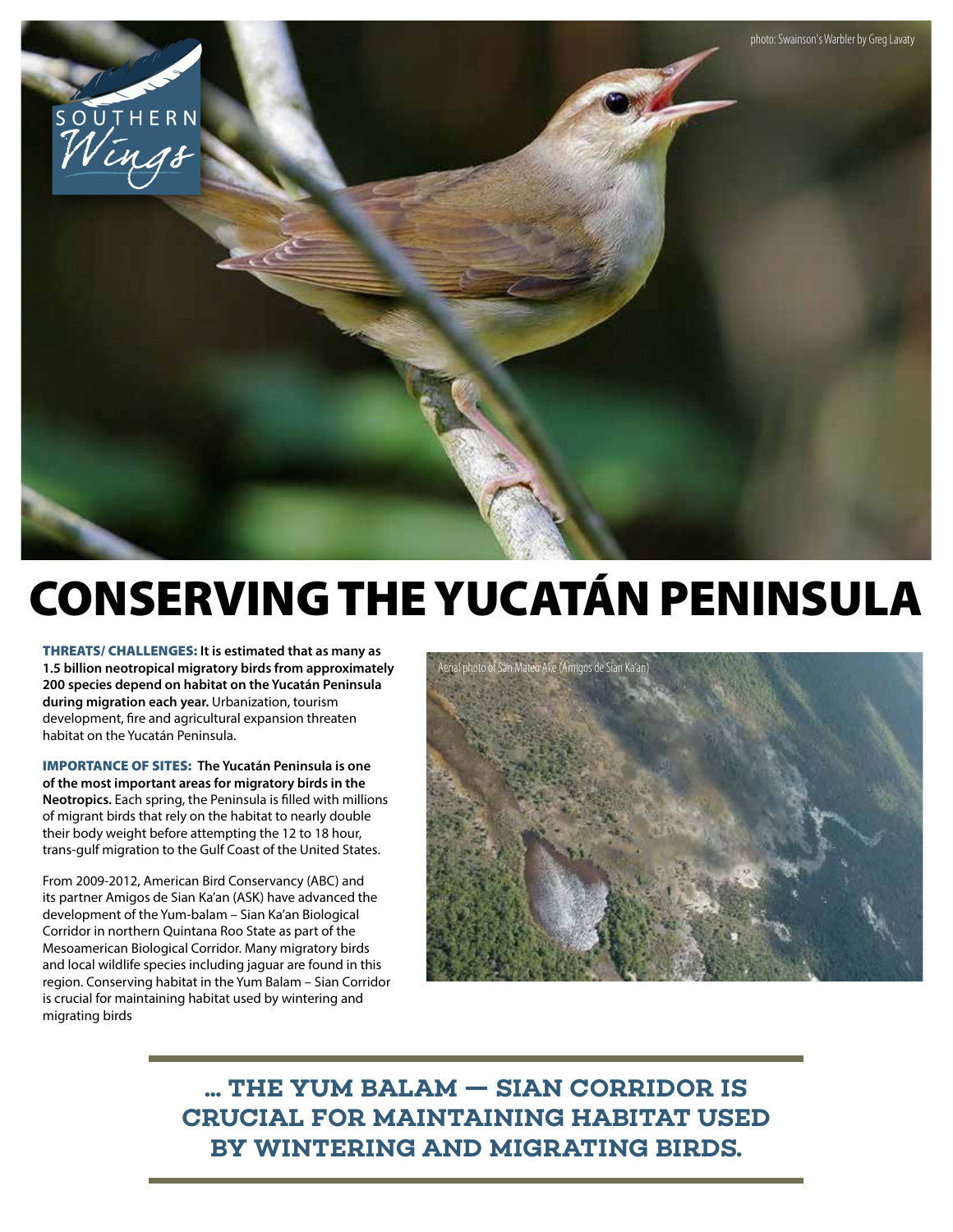

## PROJECT GOAL AND OBJECTIVES:

**Project Goal:** Maximize the amount of habitat available for wintering or stop-overs of migratory birds within the Yum Balam – Sian Ka'an Biological Corridor.

- **1. Objective:** Acquire at least 1,500 acres to create a new reserve.
- **2. Objective:** Maintain 5,000 acres of migratory bird habitat in private reserves.
- **3. Objective:** Protect at least 5,000 acres through environmental service payment programs and conservation agreements.
- **4. Objective:** Reduce number of uncontrolled forest fires by 50%.



PARTNER DESCRIPTION: Founded in 1986, Amigos de Sian Ka'an is one of the leading NGOs in Mexico dedicated to environmental conservation and sustainable development. Amigos de Sian Ka'an operates the newly established Sian Ka'an Biosphere Reserve in Quintana Roo, Mexico.

The work of Amigos de Sian Ka'an is based on the best available scientific information. They work to promote public policies in favor of the environment as part of design standards, ordinances and urban development. They have been successful in getting new National Protected Areas decreed.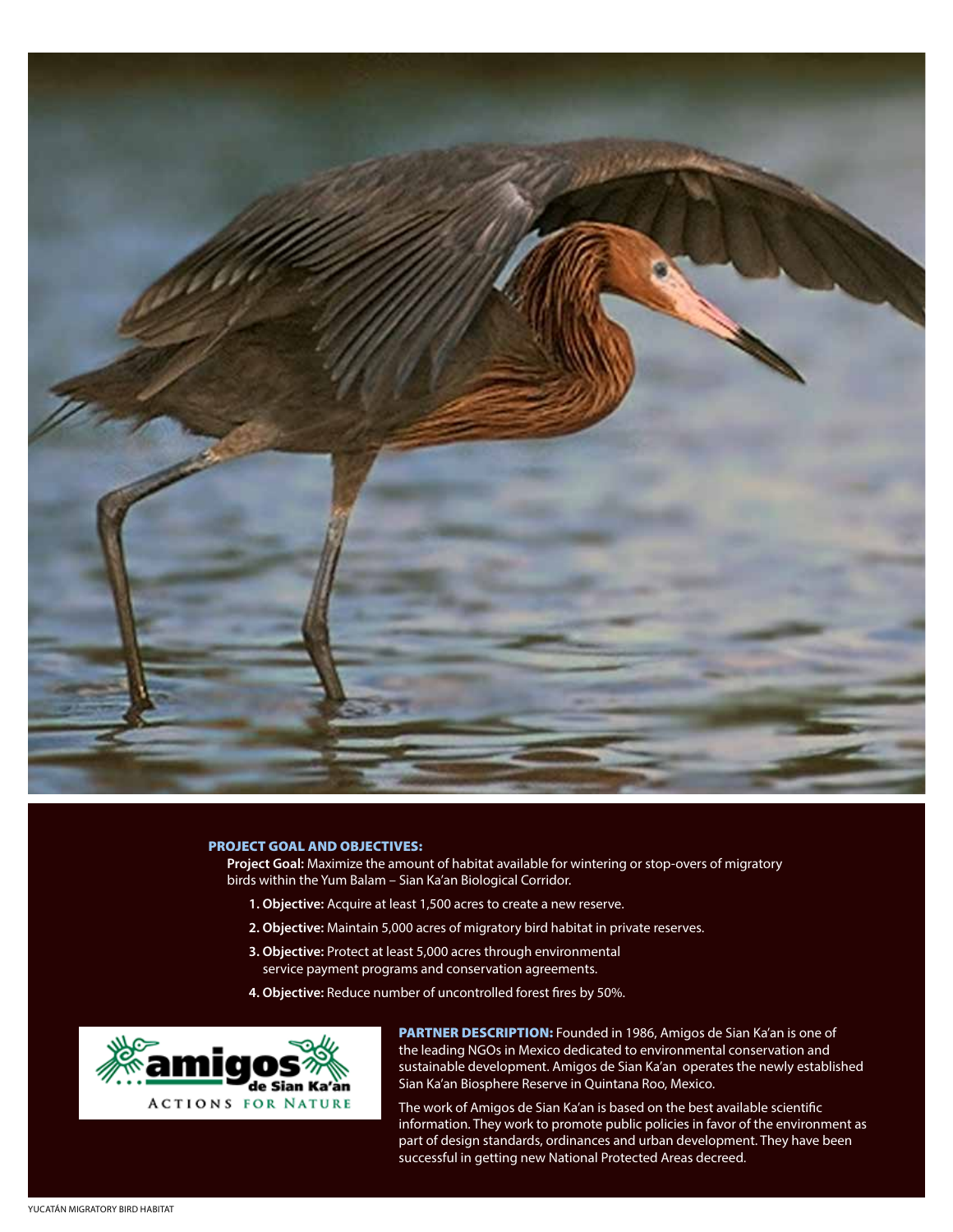



YUCATÁN MIGRATORY BIRD HABITAT